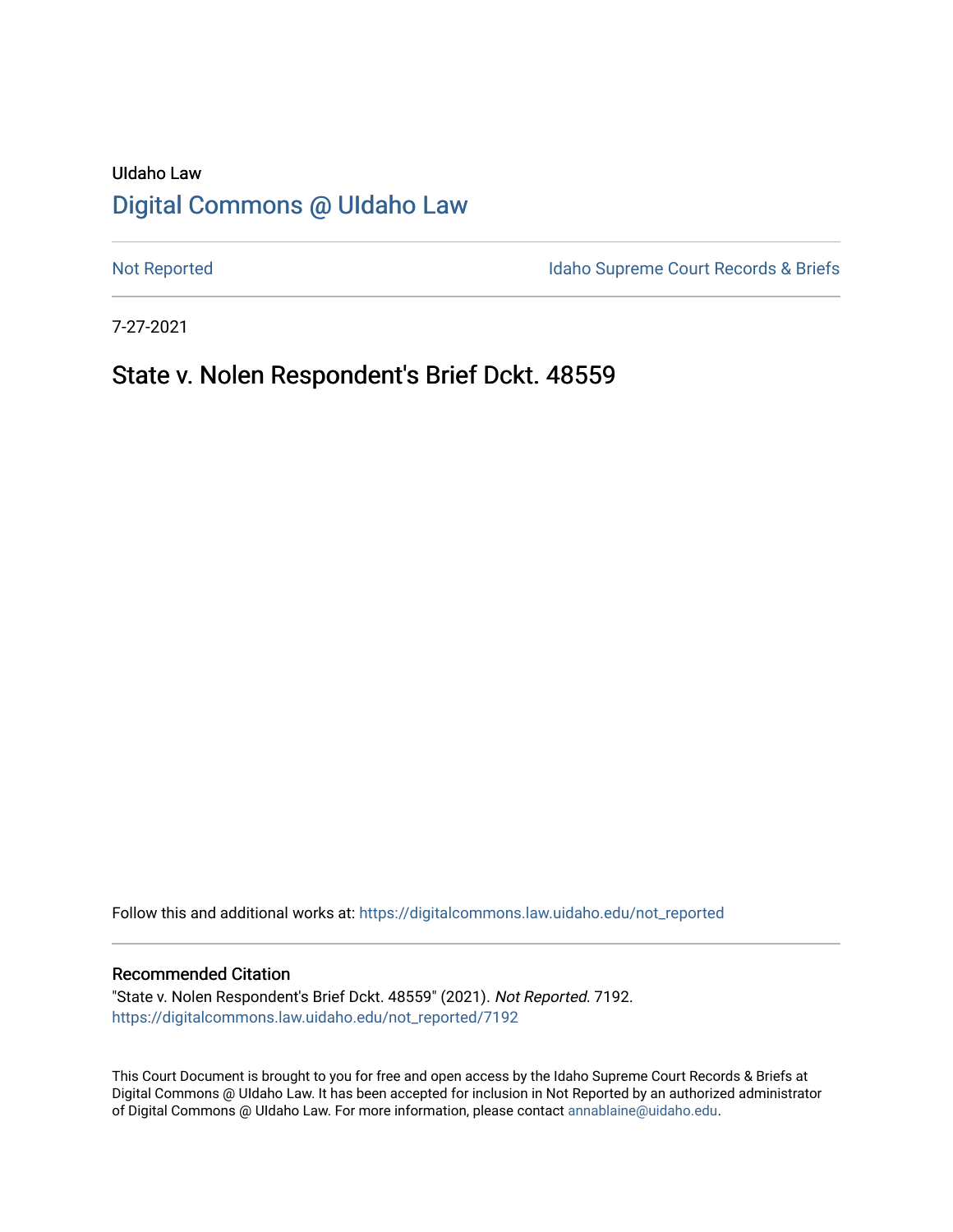Electronically Filed 7/27/2021 11:10 AM Idaho Supreme Court Melanie Gagnepain, Clerk of the Court By: Brad Thies, Deputy Clerk

LAWRENCE G. WASDEN Attorney General State of Idaho

MARK A. KUBINSKI Deputy Attorney General Chief, Criminal Law Division

ANDREW V. WAKE Deputy Attorney General P.O. Box 83720 Boise, Idaho 83720-0010 (208) 334-4115 Email: ecf@ag.idaho.gov

## IN THE SUPREME COURT OF THE STATE OF IDAHO

| STATE OF IDAHO,       |                                   |
|-----------------------|-----------------------------------|
|                       | NO. 48559-2021                    |
| Plaintiff-Respondent, |                                   |
|                       |                                   |
|                       |                                   |
| V.                    | Ada County Case No. CR01-19-46930 |
|                       |                                   |
|                       |                                   |
| JAMES DELL NOLEN,     |                                   |
|                       | <b>RESPONDENT'S BRIEF</b>         |
| Defendant-Appellant.  |                                   |
|                       |                                   |

Has James Dell Nolen failed to show that the district court abused its discretion by sentencing him to thirty years with ten years determinate for robbery?

## ARGUMENT

### Nolen Has Failed To Show That The District Court Abused Its Discretion

## A. Introduction

In 2019, James Dell Nolen entered Umpqua Bank in downtown Boise. (PSI, p. 11 (citations to electronic file named "Appeal Confidential Exhibits 07-23-2021 . . .").) Nolen passed a note to a bank teller, which read that this was a robbery, and that Nolen wanted no dye packs, a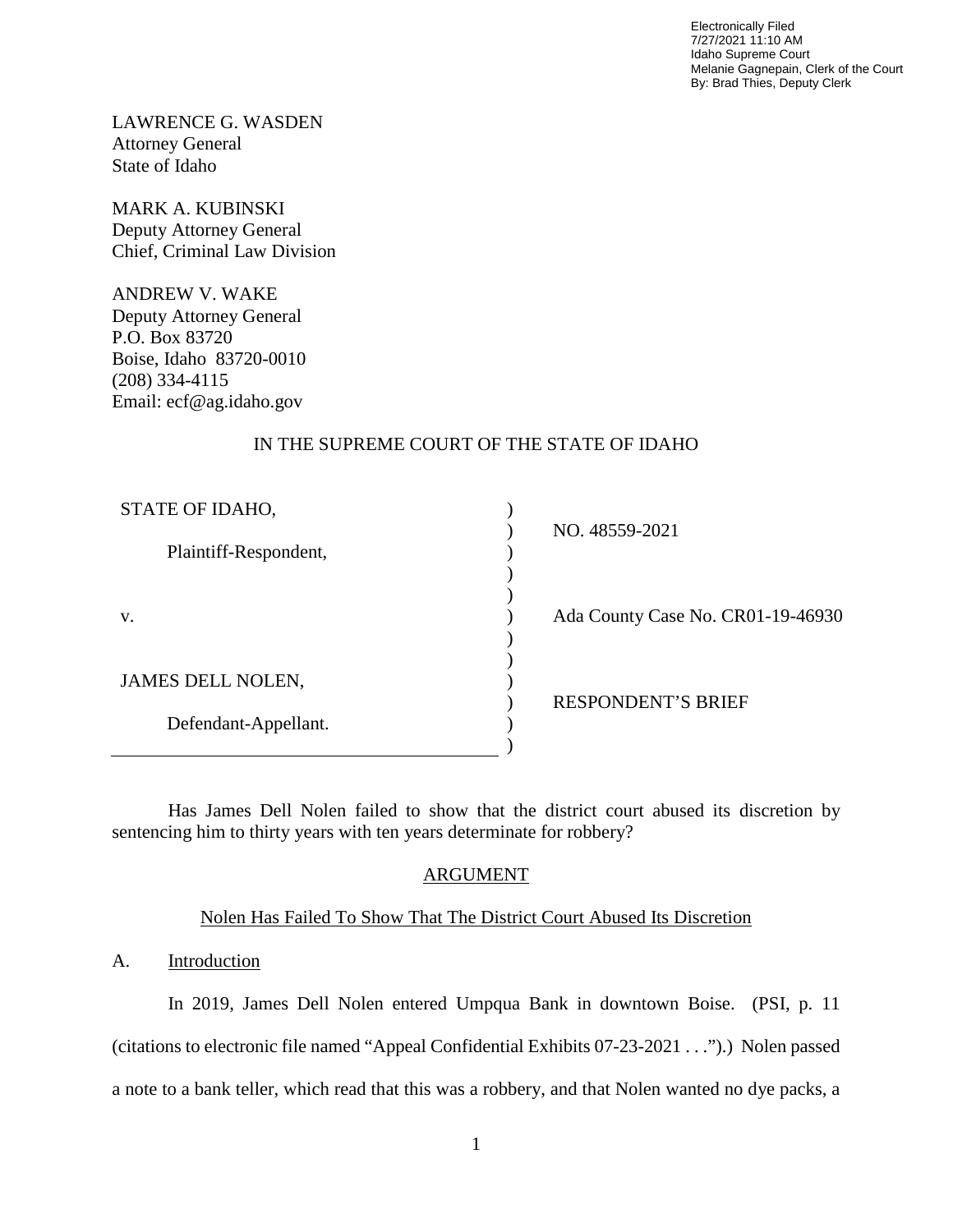stack of \$100 bills, a stack of \$50 bills, and a stack of \$20 bills. (PSI, p. 11.) Nolen told the bank teller that this was not personal, and the bank teller handed Nolen \$3000. (PSI, p. 11.) Nolen then left the bank on foot, and Boise Police detained him a couple blocks from the bank. (PSI, p. 11.)

The state charged Nolen with one count of robbery and one count of burglary. (R., pp. 35- 36.) Nolen pleaded guilty to robbery, and the state agreed to dismiss the burglary charge. (R., pp. 55-65.) The district court sentenced Nolen to thirty years with ten years determinate and credit for 409 days served. (R., pp. 68-70.) Nolen then filed a timely appeal. (R., pp. 72-73.)

On appeal, Nolen argues that "the district court abused its discretion by imposing an excessive sentence." (Appellant's brief, p. 1.) Nolen has failed to show that the district court abused its discretion by sentencing him to thirty years with ten years determinate for robbery.

## B. Standard Of Review

"Appellate review of a sentence is based on an abuse of discretion standard. Where a sentence is not illegal, the appellant has the burden to show that it is unreasonable and, thus, a clear abuse of discretion." State v. Schiermeier, 165 Idaho 447, 451, 447 P.3d 895, 899 (2019) (internal quotations and citations omitted). "A sentence of confinement is reasonable if it appears at the time of sentencing that confinement is necessary to accomplish the primary objective of protecting society and to achieve any or all of the related goals of deterrence, rehabilitation or retribution applicable to a given case." Id. at 454, 447 P.3d at 902 (internal quotation omitted). "A sentence fixed within the limits prescribed by the statute will ordinarily not be considered an abuse of discretion." Id.. "In deference to the trial judge, this Court will not substitute its view of a reasonable sentence where reasonable minds might differ." State v. Matthews, 164 Idaho 605, 608, 434 P.3d 209, 212 (2019).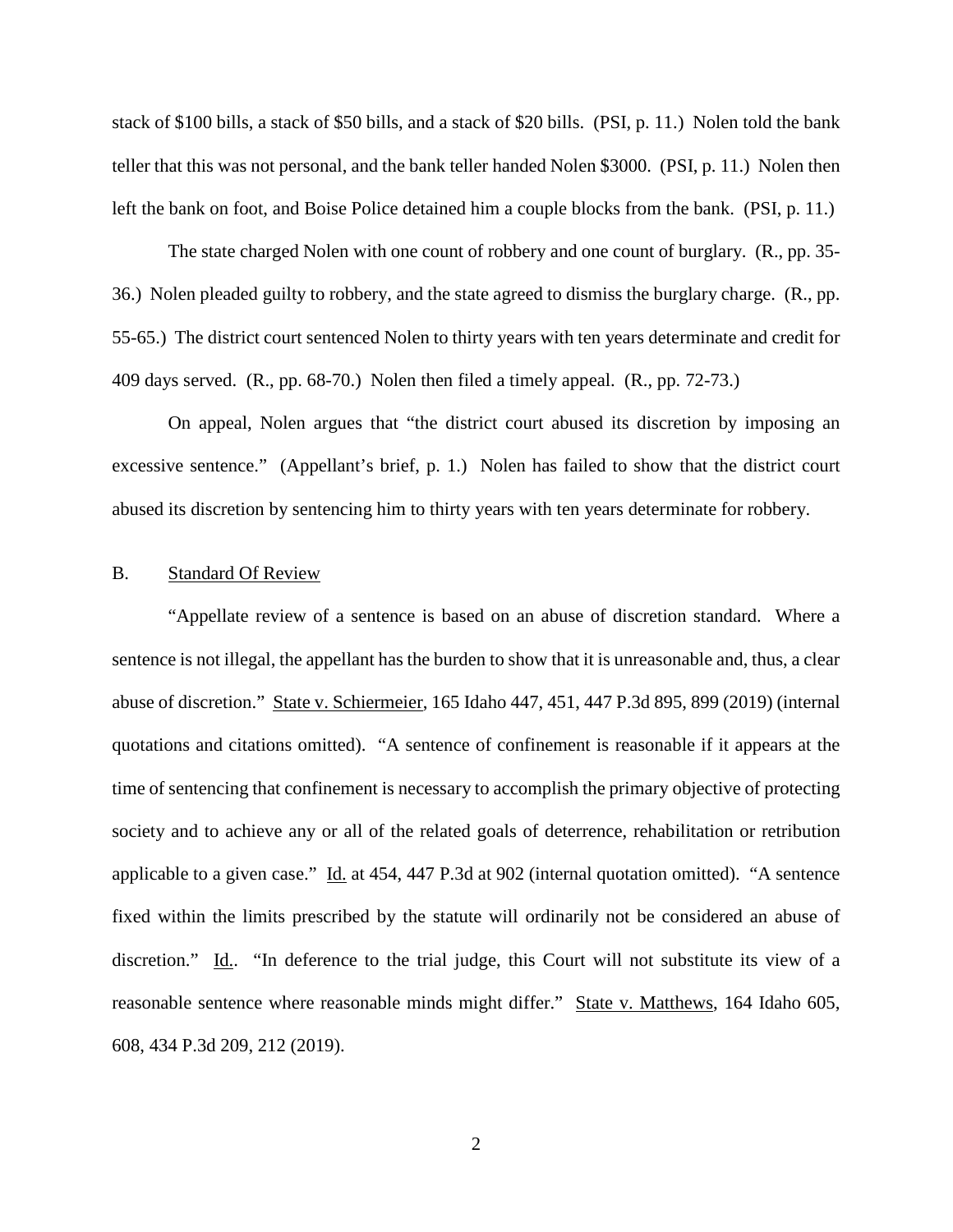The decision whether to retain jurisdiction is a matter within the sound discretion of the district court and will not be overturned on appeal absent an abuse of that discretion. State v. Lee, 117 Idaho 203, 205-06, 786 P.2d 594, 596-97 (Ct. App. 1990). The primary purpose of a district court retaining jurisdiction is to enable the court to obtain additional information regarding whether the defendant has sufficient rehabilitative potential and is suitable for probation. State v. Jones, 141 Idaho 673, 677, 115 P.3d 764, 768 (Ct. App. 2005). Probation is the ultimate goal of retained jurisdiction. Id. There can be no abuse of discretion if the district court has sufficient evidence before it to conclude that the defendant is not a suitable candidate for probation. Id.

### C. Nolen Has Shown No Abuse Of The District Court's Discretion

The sentence imposed is within the statutory limits of I.C. § 18-6503. The record shows the district court perceived its discretion, employed the correct legal standards to the issue before it, and acted reasonably and within the scope of its discretion.

At the sentencing hearing, the district court took "into account all of the information contained in the presentence report," and noted that Nolen's "LSI score, Level of Service Inventory score, was 45, which puts [him] in the high risk group, high risk of recidivism." (12/18/2020 Tr., p. 22, L. 23 – p. 23, L. 2.) The district court considered "all of the factors set forth in the Idaho Supreme Court's case law regarding sentences, such as, State versus Toohill," and "the factors set forth in Idaho Code 19-9521." (12/18/2020 Tr., p. 23, Ls. 3-6.) The district court considered "the mental-health evaluation that was ordered and performed and submitted to the court under Idaho Code 19-2524," and "[e]verything that the prosecutor said about [Nolen's] prior record." (12/18/2020 Tr., p. 23, Ls. 7-9, 13-14.) The district court stated that "[e]ven if [Nolen] didn't have a gun in [his] pocket when [he] threatened the bank teller, certainly, it's the type of crime . . . that [he] must have understood that the potential consequence is that . . . somebody would have pulled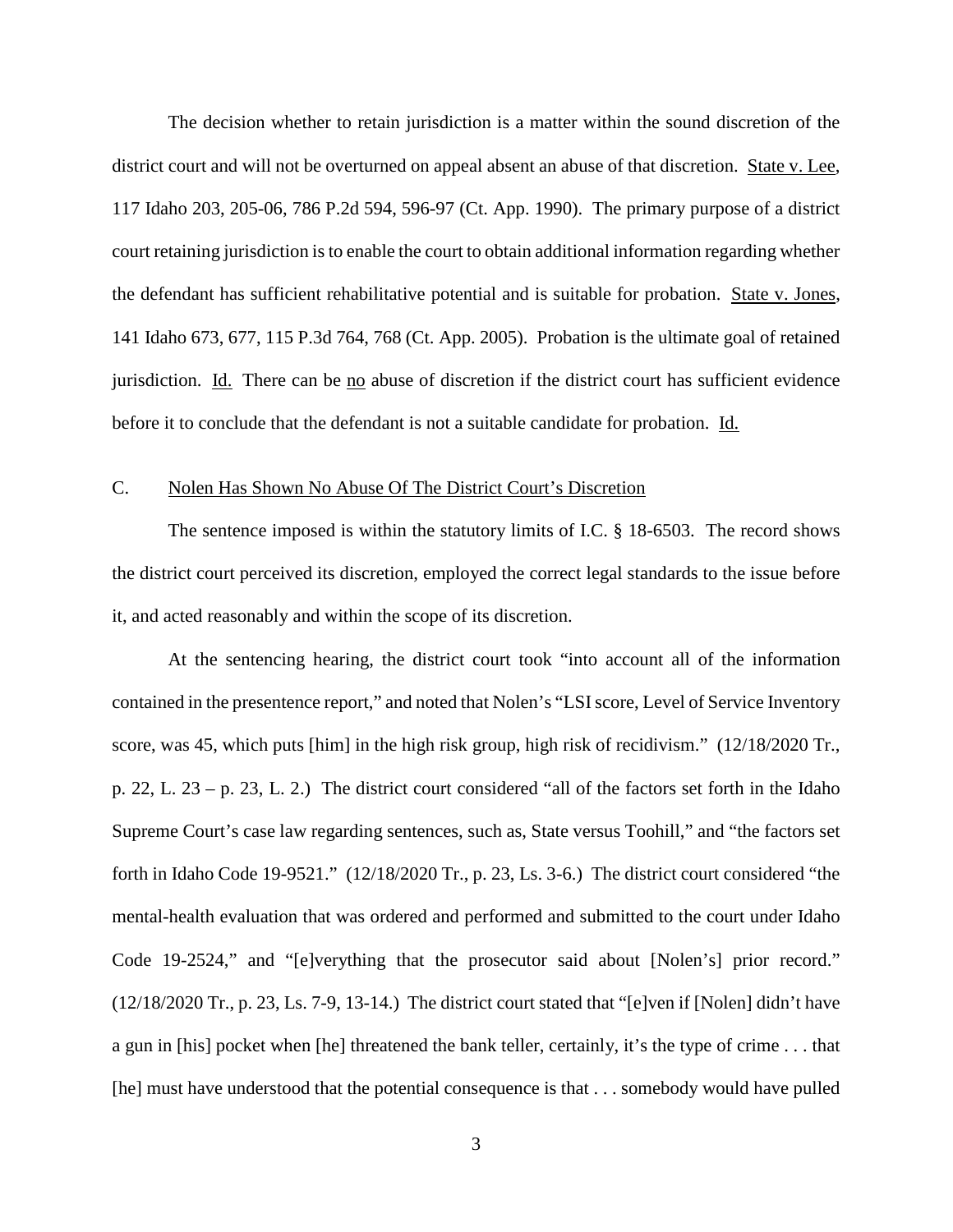out their own gun and shot [him]." (12/18/2020 Tr., p. 23, Ls. 17-22.) The district court stated that "[w]hen you engage in this kind of conduct, whatever the excuse is for that type of conduct, you put people at grave, grave risk, and given [Nolen's] prior record, [the district court] think[s] this is an appropriate sentence for the protection of the public."  $(12/18/2020 \text{ Tr.}, p. 23, L. 22 - p.$ 24, L. 1.) The district court took into account Nolen's "substance use disorder and [his] diagnosed mental health." (12/18/2020 Tr., p. 24, Ls. 2-4.) The district court noted that Nolen was "at the State Hospital South for a period of time and that [he] required medication for these . . . various disorders that [he has]," but "for protection of the public, this is an appropriate sentence." (12/18/2020 Tr., p. 24, Ls. 4-8.)

On appeal, Nolen argues that the mitigating factors–substance abuse and mental health issues–support a "lesser prison sentence or a retained jurisdiction." (Appellant's brief, pp. 4-8.) Nolen's argument does not show an abuse of discretion. His LSI score is forty-five, placing him in the high risk to reoffend category. (PSI, p. 13.) Nolen's extensive criminal history consist of nine prior felonies, including assault with a deadly weapon, burglary and robbery. (PSI, pp. 20- 22.) The presentence investigator stated that "[w]hile he expressed remorse for this crime, he rationalized it by saying it was not a malicious act, implying it was not as bad as it could have been because he did not use a weapon." (PSI, p. 24.) Nolen admitted that he researched the possible prison sentence of robbing a bank, and caught a bus from Ontario, Oregon to Boise when he thought the maximum prison sentence would be five-years. (PSI, p. 24.) At the time of the instant offense, Nolen was absconding from parole in California. (PSI, p. 24.) The presentence investigator determined that "[i]t appears a long-term commitment to mental health treatment will be [Nolen's] only option if he wants to live within the community long term," and that "Nol[e]n's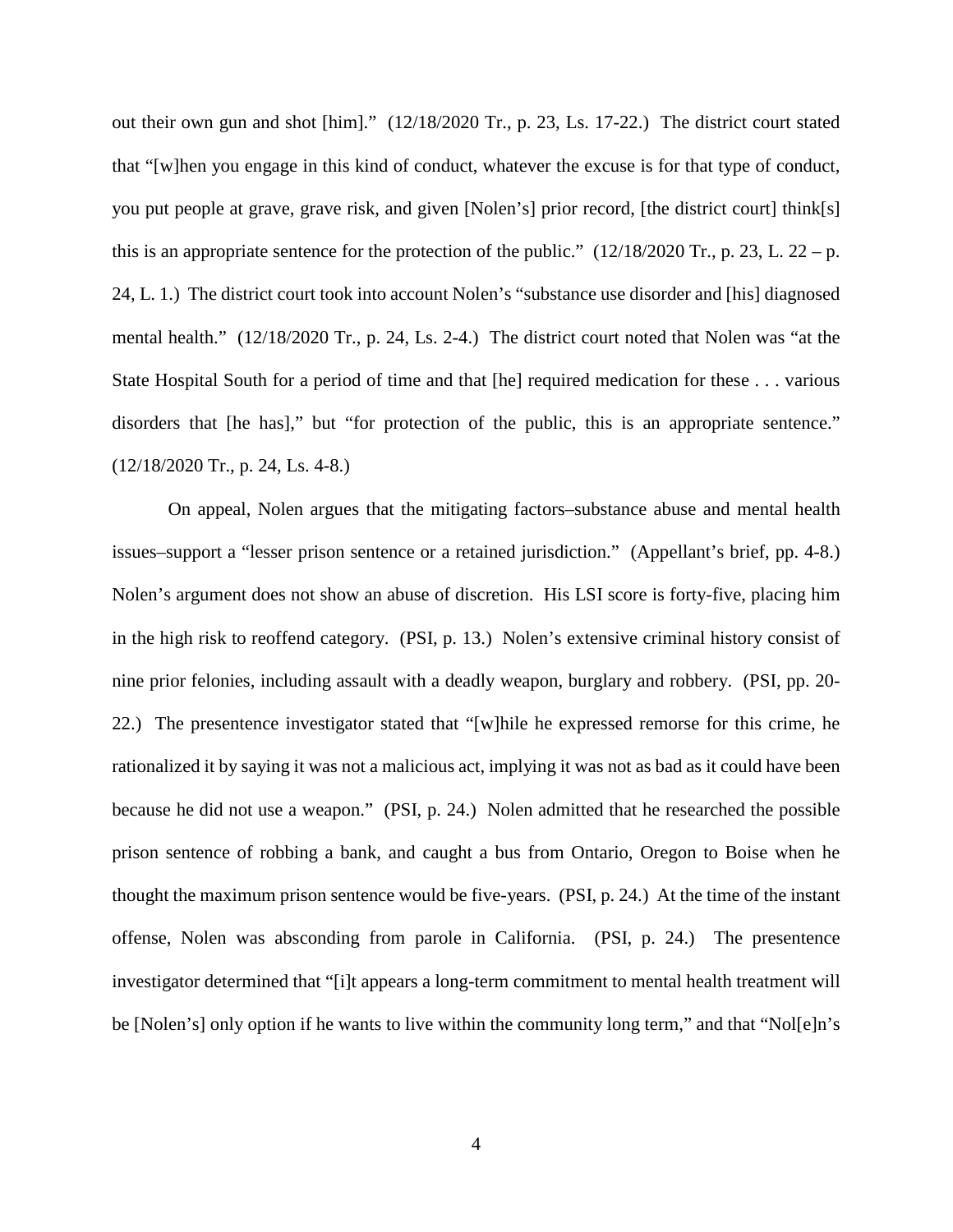substance use began when he was , and it appears that is not going to change anytime soon." (PSI, p. 25.)

Nolen's extensive criminal history and high LSI score show that there is an undue risk that he will reoffend. Nolen committed the instant offense while on parole, showing that he is not amenable to community supervision, and a period of retained jurisdiction is not necessary to determine his suitability for probation. Nolen's criminal conduct and risk to reoffend presents a risk to the community, and the imposed sentence provides appropriate protection to the community. The sentence imposed provides proper punishment for Nolen's criminal behavior and deterrence to him and other possible offenders. A lesser sentence would depreciate the seriousness of the instant offense, and retained jurisdiction would not provide any more information to the district court regarding Nolen's suitability for probation. Nolen has failed to show that the district court abused its discretion by sentencing him to thirty years with ten years determinate for robbery.

### **CONCLUSION**

The state respectfully requests this Court to affirm the judgment of the district court.

DATED this 27th day of July, 2021.

 /s/ Andrew V. Wake ANDREW V. WAKE Deputy Attorney General

 ZACHARI S. HALLETT Paralegal